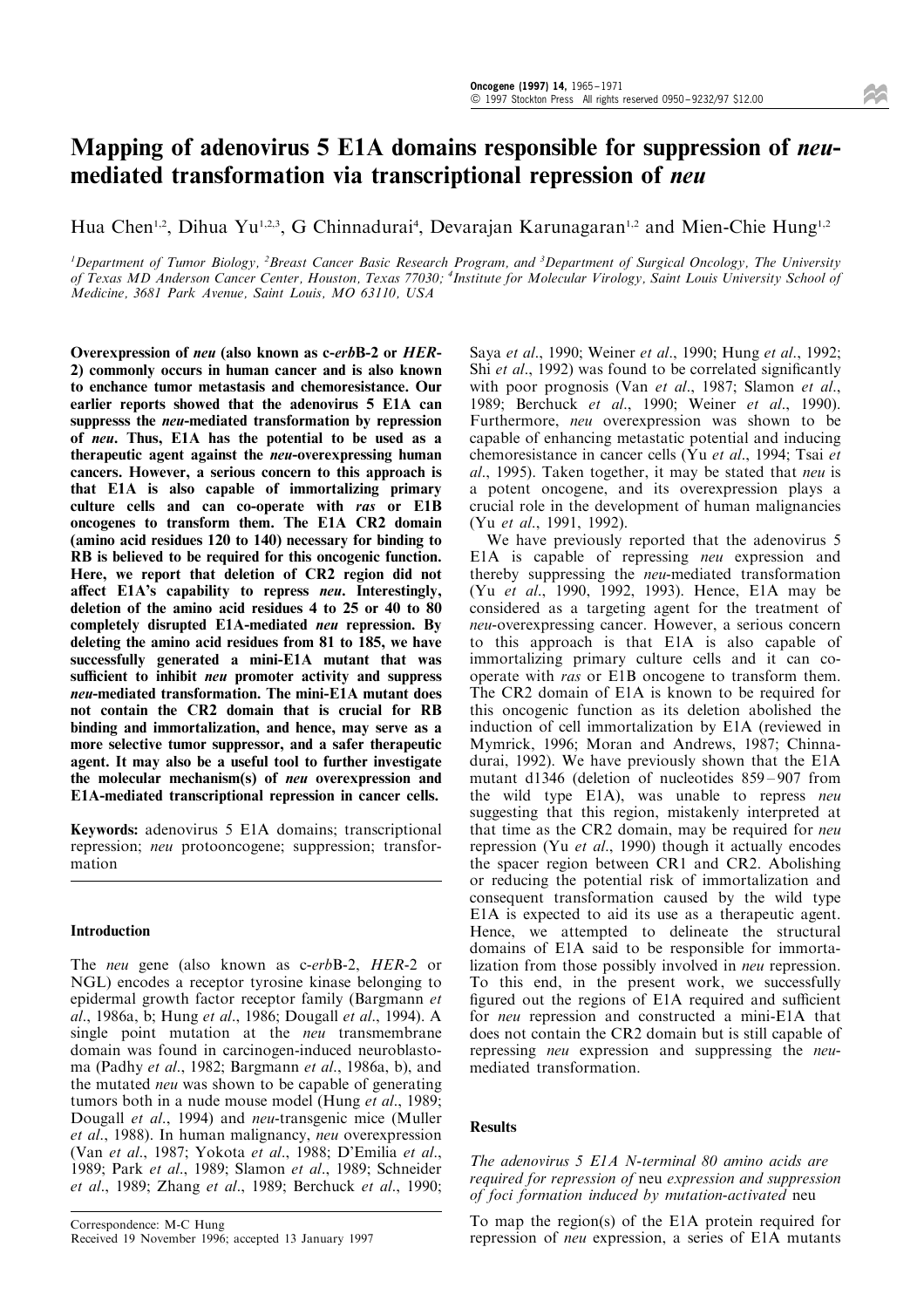E1A domains responsible for suppression of neu transformation H Chen et al

1966



Figure 1 E1A domains required for transcriptional repression of neu. The structures of E1A and its mutants are shown schematically in (a). The hatched areas represent the conserved regions of E1A (CR1, CR2 and CR3). The discontinuous portions (gaps) depict the deleted regions. The experimental data are shown in (b) and (c). E1A plasmid, E1A frame shift plasmid (dl343), or E1A mutants (20  $\mu$ g) were cotransfected into NIH3T3 cells along with pNeu-StuI-CAT (4  $\mu$ g) and pRSV $\beta$ -gal (4  $\mu$ g) were examined for their ability to repress neu promoter activity. As shown in Figure 1, a mutant cxdl, in which the entire CR2 region was deleted, effectively repressed neu promoter activity as compared with wild type E1A (Yu et al., 1990), indicating that CR2 is not required for repression of neu expression. To further map whether the N-terminal and CR1 domains might be required for repression of neu promoter activity, we examined another set of mutants with the small deletion mutants in the N-terminal non-conserved domain and the CR1 domain for their ability to repress neu. The mutants used include dl1101 and  $dl1102$  with deletion of amino acid residues 4 to 25 and 26 to 35 in N-terminal non conserved domain, respectively; and dl1104 and dl1105 with deletion of amino acid residues 48 to 60 and 70 to 80 in CR1 domain, respectively, Another mutant, dl1108, with deletion of amino acid residues 124 to 127 in the CR2 domain with a consequent loss of ability to bind the RB protein, was also tested to see whether RB-binding is critical for neu repression. All these E1A mutants were driven by the adenovirus 5 E1A promoter (Jelsma et al., 1988, 1989). When these mutants were transiently transfected in the NIH3T3 cells, all of them expressed the protein products at a level comparable to that of the wild type E1A (data not shown). As shown in Figure 1a, c, and d, the dl1101 mutant lost the ability to repress neu, whereas other mutant proteins still significantly repressed the promoter activity, suggesting that the adenovirus 5 E1A N-terminal (amino acid residues 4 to 25) is required for repression of neu expression, while some parts of the CR1 are dispensable, and confirmed that the RB-binding function is not required.

Encouraged by these results, we attempted to construct a mini-E1A mutant (by deleting the dispensable regions), which is still expected to repress the expression of neu. As shown in Figure 2a, the E1AN40 mutant, in which the regions from CR1 to CR3 were deleted, lost its ability to inhibit neu promoter activity. But the E1AN80 mutant, which contained the entire CR1 domain and was otherwise identical to E1AN40 mutant, still efficiently repressed the neu promoter activity, compared with the wild type E1A proteins. They expressed the proteins at a comparable level when they were transfected into NIH3T3 cells (Figure 2b. These results indicated that although some regions in CR1 (amino acid residues 48 to 60 or 70 to 80) are not required for repression of neu promoter activity, deletion of the entire CR1 region led to complete loss of the activity to repress neu.

To further examine whether these mini-E1A mutants are able to suppress the transformation phenotype induced by the mutation-activated neu oncogene, we performed the focus-forming assays by cotransfection of mini-E1A mutants and the genomic mutationactivated neu (cNeu-104) into NIH3T3 cells. As shown in Figure 3, the E1AN80 construct, like the wild type E1A, dramatically reduced the foci formation mediated by mutation-activated neu, while the E1AN40 construct did not suppress the foci formation.

The repressed CAT activities from multiple experiments are shown as relative CAT % and further diagrammed in (d). The standard deviations are shown by error bars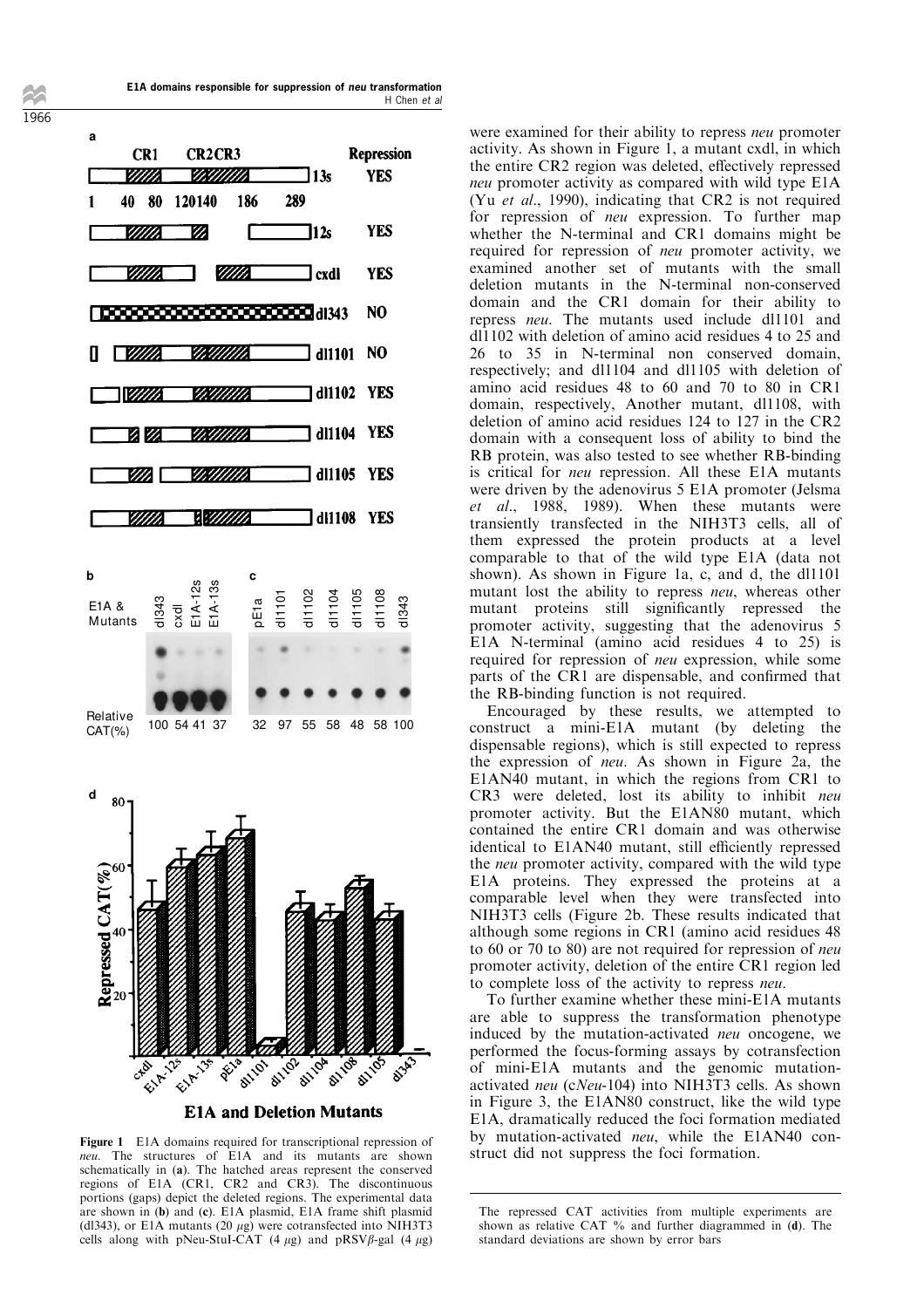

**E1A and Deletion Mutants** 

Figure 2 E1A domains sufficient for transcriptional repression of neu. The schematic structures of E1A and the mutants are shown in (a). The transfections were performed as described in Figure 1. The repression of neu promoter activity by mutant E1AN80 and the E1A proteins expressed by E1A and deletion mutants are shown in (b). The repressed CAT activities from multiple experiments are further diagrammed in (c), and the standard deviations are shown by error bars

# Reduction of neu-encoded p185 level in the E1AN80 stable transfectants

To test the mini-E1A mutant for its ability to downregulate the neu-encoded p185 protein level and characterize its effects on transformation phenotypes, we also established stable transfectants of the mini-E1A mutant using B104-1-1 cells as recipient, which are NIH3T3 cells transformed by a genomic mutationactivated neu oncogene. To this end, we cotransfected the B104-1-1 cells with the E1AN80 construct and the



Figure 3 Suppression of activated rat neu-mediated foci formation by mini-E1A. One microgram of cNeu-104 was cotransfected into NIH3T3 cells along with 0.1  $\mu$ g of the drug selection plasmid pSV2neo and  $10 \mu g$  of the plasmids encoding E1A or deletion mutants. The number of foci formed for each transfection was normalized by dividing the foci number with G418-resistant colony numbers obtained from the same transfection. The results are shown as percentage of the normalized number of foci in each transfection versus that in control transfection (dl343). Data are the average from three independent experiments, and the standard deviations are shown by error bars

pCMV-neo plasmid carrying the neomycin-resistance marker gene driven by the cytomegalovirus promoter. The G418-resistant clones were screened for E1A mutant protein expression and expanded into cell lines, which were designated as BEN80 cell lines. To rule out the possibility that the changes in any of the biological behavior of the transfectants were due to artificial cell manipulation, two E1AN80 expressing transfectants (BEN80.1 and BEN80.2) selected from individual clones, and one transfectant (BEN80.3) pooled from a single plate containing more than 20 individual clones, were used in the following experiments. A transfectant with the vector backbone containing the neomycin-resistant gene but without E1AN80 was also selected as a negative control, and designated Bneo. The expression of the E1AN80 mutants in these individual transfectants is shown in Figure 4b. BE1A1 is a previously established B104-1-1 transfectant expressing wild type E1A proteins with a consequent down-regulation of the p185 protein encoded by neu (Yu et al., 1990).

To determine whether expression of E1AN80 in BEN80 transfectants will affect the *neu*-encoded p185 expression, immunoblot analysis of neu-encoded p185 protein using monoclonal antibodies against neu (cneu-Ab3) was performed. The p185 protein levels in all the mini-E1A transfectants were dramatically reduced compared to those of the control Bneo cell line and the parental B104-1-1 cell line (Figure 4a). The amount of protein loading is comparable as shown in Figure 4c by Western blot analysis using monoclonal antibodies against a  $\beta$ -actin protein. These results indicated that

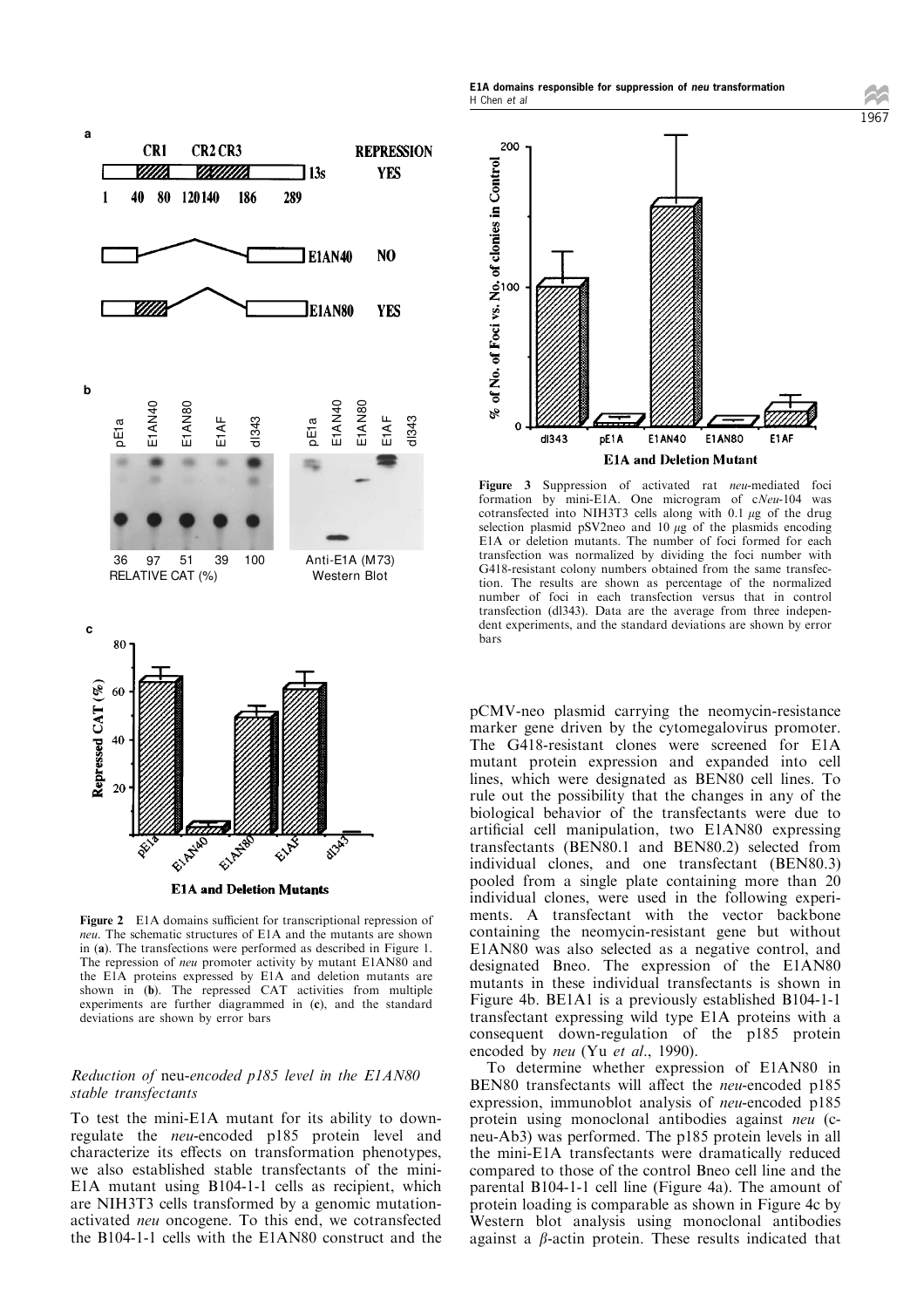1968

BEN80. **BEN80.2** BEN80.3 BE1A1 Bneo B104-1-1 **a b c** ➝ P185 ➝ E1A ➝ E1AN80 ➝ ACTIN 123456 123456 123456 H Chen et al

E1A domains responsible for suppression of neu transformation

Figure 4 Reduction of the *neu*-encoded p185 level in mini-E1A stable transfectants. One hundred micrograms of protein was subjected to electrophoresis on  $6\%$  (a) or  $8\%$  (b and c) SDS -PAGE prior to transfer to nitrocellulose filters. Filters were incubated with the primary antibodies c-neu-Ab-3 against p185 (a), M73 against adenovirus E1A (b), and antibody against  $\beta$ actin (c). BEN80 represents B104-1-1 cells transfected by E1AN80 mutants. BE1A1 is a previously established B104-1-1 transfected by the wild type E1A gene  $(23)$  (Yu et al., 1990)

the E1AN80 mutant is able to repress p185 expression, consistent with the fact that it inhibits the neu promoter activity.

# Reversion of transformation phenotypes in E1AN80 tranfectants

To analyse if expression of E1AN80 would suppress neumediated transformation in the BEN80 cells, we characterized the transformation phenotype by in vitro assays. DNA sysnthesis rates and the cell growth rates were measured by [<sup>3</sup>H]thymidine incorporation assay and MTT assay. The DNA synthesis rates and the growth rates of the BEN80 transfectants were lower than those of the control Bneo and parental cell B104-1-1 (Figure 5a and b). We then examined their anchorageindependent growth abilities by soft agar colonization assay. As shown in Figure 6, either the neu-transformed B104-1-1 cells or the control Bneo cells exhibited high efficiency to form soft agar colonies, whereas the colonyforming efficiencies of the three BEN80 transfectants were strikingly reduced. These data suggested that E1AN80 proteins can suppress the transformation mediated by mutation-activated neu in vitro, i.e. anchorage-independent growth. Taken together, these data indicated that the in vitro transforming phenotype of the B104-1-1 cells was largely reversed by transfection of the E1AN80 mutant.

E1AN80 mutant transfectants were then tested for their ability to suppress tumor formation in vivo. The tumorigenicity assays were conducted in nu/nu mice that were injected s.c. with  $3 \times 10^6$  cells from BEN80



Figure 5 Reduced cell growth rate of mini-E1A stable transfectants. (a) [ ${}^{3}$ H]thymidine (1  $\mu$ Ci/well) was added to cells at the indicated time points to label those cells that were synthesizing DNA prior to harvest. Radioactivity of individual samples was counted by a scintillation counter; average c.p.m. were calculated from ten replicate samples. Experiments were repeated two times for each cell line. (b) MTT assays were performed as desribed (27) (Yu et al., 1993). At the indicated days after plating, average OD 590 nm values were calculated from ten replicate samples. Experiments were repeated two times for each cell line

transfectants, the control E1A wild type transfectant, Bneo cell line, and B104-1-1 cell, respectively (Figure 7). Mice injected with the parental B104-1-1 cells or with the control Bneo cells formed tumors, 2 days after injection, and had huge tumor burdens of 4000 mm<sup>3</sup> by 2 weeks post injection. However, mice injected with the same number of BEN80 transfectants did not form tumors in nude mice until 1 week after injection, and the tumor size was much smaller than the tumors formed from B104-1-1 and Bneo cells (Figure 7). These results clearly demonstrated that E1AN80 can suppress the tumorigenic potential of the B104-1-1 cells in vivo.

# Discussion

Adenovirus E1A binds to various cellular regulators and mediates multiple cellular events. The present study extends and gives further credibility to our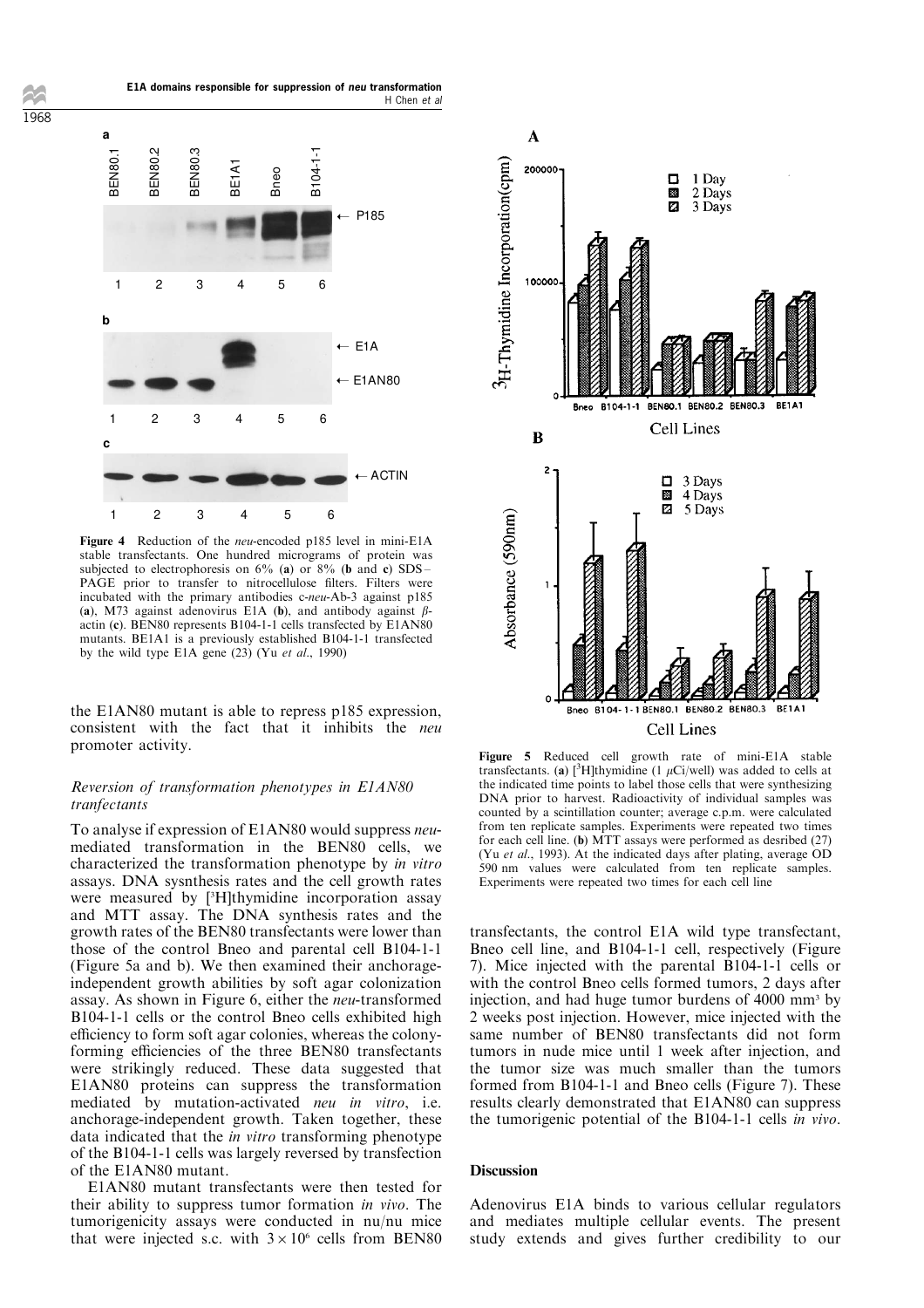

#### **Cell Lines**

Figure 6 Reversion of activated neu-mediated transformation by the mini-E1A. Soft agar assays were performed as described in Materials and methods. The numbers of soft agar colonies from each cell line were calculated from four replicate samples and shown with standard deviation. Experiments were repeated for each cell line at least twice



Figure 7 Suppression of tumor formation by mini-E1A. Viable cells  $(3 \times 10^6)$  were injected into right and left flanks of female homozygous nu/nu mice. Five mice were injected for each cell line. Tumor volumes from mice injected with the indicated cell lines at the indicated days are shown with standard deviation

results published earlier which demonstrated that the wild type adenovirus 5 E1A is capable of repressing neu expression and thereby suppressing the *neu*mediated transformation (Yu et al., 1990, 1992, 1993) supporting the use of E1A as a targeting agent (Zhang et al., 1995). Evidences supporting that E1A could suppress transformation, tumorigenicity and metastatic ability in several systems have accumulated over the years (Mymryk, 1996). The general mechanism by which E1A represses the expression of a number of cellular and viral genes appears to be through the interaction of its N-terminal non-conserved domain

#### E1A domains responsible for suppression of neu transformation H Chen et al

and CR1 domain with p300 (Mymryk, 1996). In line with this, the results from this study identified the adenovirus 5 E1A N-terminal non-conserved domain and CR1 domain as the E1A functional domains required for the repression of neu expression. The CR2 and CR3 domains are dispensable for neu repression as a mini-E1A mutant (E1AN80) with deleted CR2 and CR3 domains, was sufficient for transcriptional repression of the neu gene and suppression of the transformation phenotypes mediated by point mutation-activated neu. The E1A CR2 domain is known to bind with the RB family of proteins, leading to immortalization of the primary culture cells and in cooperation with ras or E1B oncogenes, E1A can lead to transformation (Whyte et al., 1989; Corbeil and Branton, 1994). Deletion of the CR2 domain or even a site mutation to knock out the RB-binding site on E1A is sufficient to abolish the immortalization function of E1A (Lillie et al., 1986; Moran et al., 1986; Zerler et al., 1986, 1987; Schneider et al., 1987; Kuppuswamy and Chinnadurai, 1987; Smith and Ziff, 1988; Jelsma et al., 1989; Whyte et al., 1989). Thus, the deletion of the CR2 and CR3 domains in the mini-E1A would abolish the potential risk of immortalization and consequent transformation caused by wild type E1A. The spacer region between CR1 and CR2 domains referred earlier (Yu et al., 1990) is not present in the E1AN80 mutant and so this region may not be directly involved in neu repression and perhaps, required for maintaining a correct conformation to allow neu repression by the wild type E1A. It is clear that the E1AN80 construct represents a mini-E1A mutant that still represses the neu expression and yet does not contain the domains needed for binding to the RB protein (CR2) or transactivating other promoters (CR3). Other known mechanisms of the anti-oncogenic properties of E1A include the induction of differentiation characteristics and accumulating the p53 tumor suppressor gene product (Braithwaite et al., 1990; Lowe and Ruley, 1993; Chiou et al., 1994; Mymrick et al., 1996). Although our mini-E1A construct essentially delinked the oncogenic regions of E1A from those of tumor suppressive regions, it is not clear whether specific sequences in the CR1 domain could be critical for neu repression or if deletion of the entire CR1 domain might cause conformational change and consequently prevent E1A from repression of neu. Nevertheless, our results do suggest that the mini-E1A (E1AN80) acts as

a tumor suppressor for neu-mediated transformation, and it may be a safer therapeutic agent. Further investigations into the molecular mechanism(s) of E1Amediated transcriptional repression of neu overexpression are in progress.

#### Materials and methods

#### Cell and plasmids

The B104-1-1 and NIH3T3 cell lines were grown in DMEM/F12 medium (GIBCO, Grand Island, NY) supplemented with 10% FBS. The stable transfectants were grown under the same conditions with the addition of G418 (800  $\mu$ g/ml) to the culture medium. The deletion mutants cxdl, 12s, and 13s were generously provided by Dr Elizabeth Moran (The Fels Institute for Cancer Research and Molecular Biology, Temple University School of 1969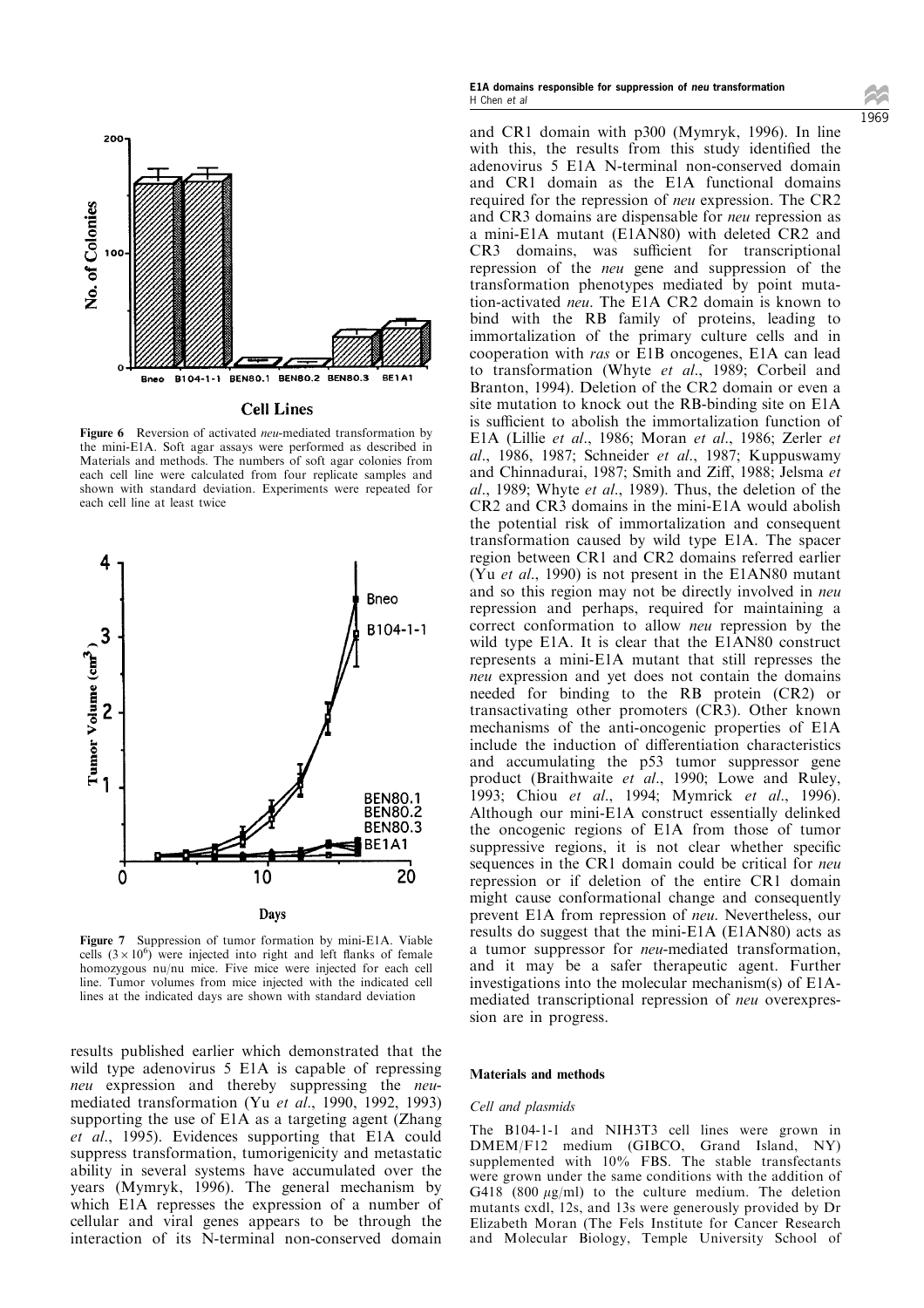#### E1A domains responsible for suppression of neu transformation H Chen et al

Medicine, Philadelphia, PA). The deletion mutants dl1101, dl1102, dl1104, dl1105 and dl1108 were kind gifts from Dr Stanley T Bayley (Department of Biology, McMaster University, Hamilton, Ontario, Canada L8S 4K1). The E1A gene fragments encoding the amino acid residues 1 to 40 (E1A N-terminal non conserved domain), 1 to 80 (E1A N-terminal non conserved domain and the CR1 domain), and 186 to 289 (E1A nuclear localization domain) were created by PCR using pE1A plasmid (Chang et al., 1989; Yu et al., 1990) as the template. The E1AN40 and E1AN80 mutants were generated by subcloning of the 1 to 40 or 1 to 80 PCR fragments together with the nuclear localization domain (186 to 289) into the vector pCDNAI (Invitrogen, CA), respectively. The E1AF was generated by subcloning of the genomic E1A gene into the pCDNAI vector. The pCMVneo plasmid was constructed by cloning the neo gene into pCDNAI vector. The following plasmids, which have been previously described, were used in this study: the neu promoter deletion-CAT constructs (Suen and Hung, 1990), cNeu-104 plasmid encoding genomic mutationactivated neu (Hung et al., 1989), pRSV- $\beta$ gal (Edlund et al., 1985), and pSV2neo (Yu et al., 1993).

## Transient transfections and CAT assay

The transfection assay was performed as previously described (Cheng and Okayama, 1988). NIH3T3 cells were cotransfected with 20  $\mu$ g of plasmids encoding E1A or deletion mutants, 4  $\mu$ g of plasmid pNeu-StuI-CAT and  $4 \mu$ g of RSV $\beta$ -gal. Forty-eight hours after transfection, the cells were harvested and cell extracts were assayed for the  $\beta$ -gal activity (Norton and Coffin, 1985) and CAT activity (Gorman et al., 1982). Transfection experiments were repeated several times. The representative data are shown.

## Focus-forming assay

The focus-forming assay was carried out as described previously (Yu et al., 1992). One microgram cNeu-104 was cotransfected into NIH3T3 cells with  $10 \mu$ g of plasmids encoding E1A deletion mutants, E1A wild type protein, or E1A frame shift protein, respectively. The DNA mixture also contained  $\overline{0.1 \mu g}$  of the drug-selection plasmid pSV2neo, which served as an internal control for normalization of the transfection efficiency.

#### Stable transfection

B104-1-1 cells, which are NIH3T3 cells transformed by a mutation-activated genomic neu, were transfected with 10  $\mu$ g of E1AN80 plasmid DNA along with 1  $\mu$ g of

## References

- Bargmann CI, Hung MC and Weinberg RA. (1986a). Cell, 45,  $649 - 657$ .
- Bargmann CI, Hung MC and Weinberg RA. (1986b). Nature, 319, 226-230.
- Berchuck A, Kamel A, Whitaker R, Kerns B, Olt G, Kinney R, Soper JT, Dodge R, Clarke PD and Marks P. (1990). Cancer Res.,  $50.4087 - 4091$ .
- Braithwaite A, Nelson C, Skulimowski A, McGovern J, Pigott D and Jenkins J. (1990).  $Virology$ , 177, 595 - 605.
- Chang LS, Shi Y and Shenk TJ. (1989). Virol., 63, 3479 -3488.
- Chen CA and Okayama H. (1988). BioTechniques,  $6, 632 -$ 638.
- Chinnadurai G. (1992). Oncogene, 7, 1255-1258.
- Chiou SK, Tseng CC, Rao L and White E. (1994). J. Virol., 68,  $6553 - 6566$ .

pCMV-neo plasmid DNA. The cells were trypsinized and then split at a 1 : 10 ratio 48 h after transfection. After 4 to 6 weeks selection using medium containing 800  $\mu$ g/ml of G418, individual G418-resistant colonies were cloned or pooled.

## Immunoblotting

Immunoblot analyses were performed as previously described (Yu et al., 1990). The primary monoclonal antibodies used were M73 against the E1A proteins (a generous gift from Dr Ed Harlow, Massachusetts General Hospital, MA), c-neu-Ab-3 against the neu-encoded p185 protein (Oncogene Science, Inc, Manhasset, NY), and anti- $\beta$  actin (Amersham, UK).

## In vitro cell growth and colony formation in soft agarose

[ <sup>3</sup>H]thymidine incorporation assay and MTT assay were performed as previously described (Yu et al., 1993). The ability of different cell lines to grow in soft agarose was determined as previously described (Yu et al., 1992). Cells (10<sup>3</sup> cells/well, four wells for each cell line) were plated into 24-well plates in culture medium containing 0.35% agarose (BRL, Gaithersburg, MD) overlying a 0.7% agarose layer. The cells were then incubated at  $37^{\circ}$ C for 5 weeks, after which the plates were stained with p-iodonitrotetrazolium violet (1 mg/ml) for 48 h at  $37^{\circ}$ C. Colonies greater than 100  $\mu$  were counted for each dish and cell line.

#### In vivo tumor growth

Tumorigenicity assay was performed as previously described (Yu et al., 1993).  $3 \times 10^6$  cells in 0.1 µl of PBS were injected s.c. into both the right and left flanks of female mice (Harlan-Sprague Dawley, Inc, Indianapolis, IN). The growth of tumors was monitored every other day for 2 to 3 weeks.

#### Acknowledgements

We are grateful to Dr Elizabeth Moran and Dr Stanley T Bayley for providing the E1A mutant constructs and Dr Ed Harlow for the E1A monoclonal antibody. We thank Duen-Hwa Yan and Yujiao Zhang for helpful discussions and suggestions on the manuscript. This research was supported by grants R01-CA58880, R01-CA60858 (to M-CH), core grant 16672 from the National Cancer Institute, and Nellie Connally Breast Cancer Research Fund from M D Anderson Cancer Center (to M-C H).

- Corbeil HB and Branton PE. (1994). J. Virol., 68, 6697 -6709.
- D'Emilia J, Bulovas K, D'Ercole K, Wolf B, Steele GJ and Summerhayes IC. (1989). Oncogene, 4, 1233-1239.
- Dougall WC, Qian X, Peterson NC, Miller MJ, Samanta A and Greene MI. (1994). Oncogene,  $9, 2109 - 2123$ .
- Edlund T, Walker MD, Barr BJ and Ratter WJ. (1985). Science, 230, 912-916.
- Gorman C, Moffat LF and Howard BH. (1982). Mol. Cell.  $Biol., 2, 1044 - 1051.$
- Hung MC, Schechter AL, Chevray PY, Stern DF and Weinberg RA. (1986). Proc. Natl. Acad. Sci. USA, 83,  $261 - 264$
- Hung MC, Yan DH and Zhao XY. (1989). Proc. Natl. Acad. Sci. USA,  $86$ ,  $2545 - 2548$ .